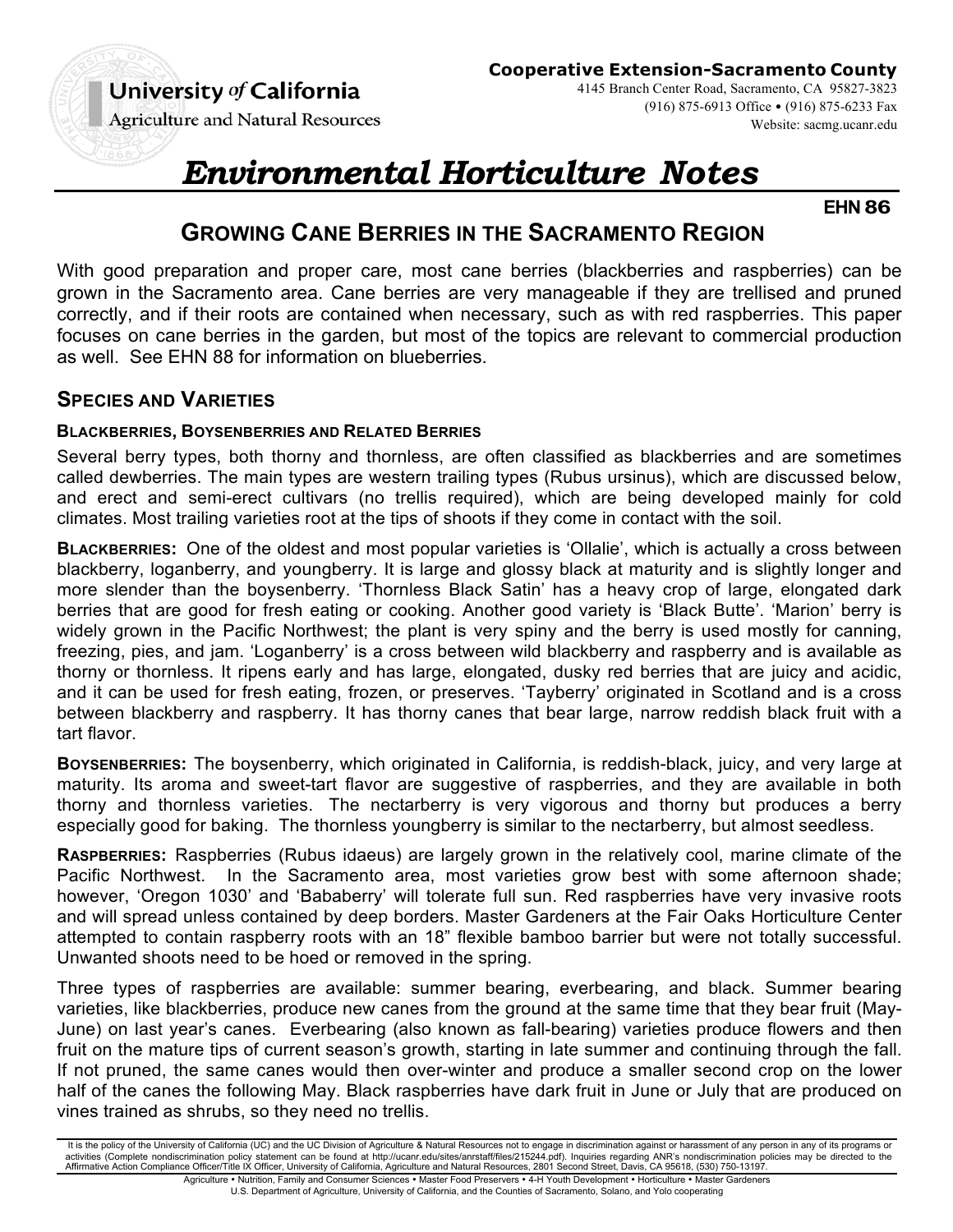#### *EHN 86 GROWING CANE BERRIES IN THE SACRAMENTO REGION PAGE 2 OF 5*

**Summer bearing varieties:** 'Willamette' and 'Meeker' are the leading varieties in the Pacific Northwest but they do not produce as well in our heat. 'Canby' has thick, thornless canes that produce large, light red berries used for fresh eating only. It is very resistant to mosaic virus and aphids. 'Newburgh' tolerates heavy soils, and it produces sweet golden fruit. 'Latham' is a late variety with berries that often crumble when picked.

**Everbearing varieties**: 'Oregon 1030' is adapted for the hot valley and is very prolific with large, sweet, and firm fruit. 'Bababerry' is very similar to 'Oregon 1030' and also tolerates heat well. 'Heritage' vines are vigorous and sprawling, producing dark red berries with a mild flavor, but a bit dry. 'Indian Summer' produces small crops of large berries. 'Fallgold' is bushy with lower vigor; the fruit are yellow with a mild, sweet flavor.

**Black raspberries**: Black, or blackcap, raspberries resemble red raspberries in many ways, but the fruit are bluish black, firmer, and have a more distinct flavor. Also, they are viney shrubs and they do not sucker from roots. Like blackberries, new plants form when arching cane tips root in soil. Like most other raspberries, they perform best with afternoon shade. 'Munger' produces large, firm, shiny black fruit. It is often used for fresh eating and for freezing and preserves. 'Cumberland' also has large fruit but is less flavorful and seedy.

**CURRANTS AND GOOSEBERRIES**: Currants (Ribes sativum) and gooseberries (Ribes grossularia) do not grow well in hot climates, but they can grow here with afternoon shade. They are shrubby fruiting bushes and grow to 5 to 7 ft. tall. They can grow on many soil types, but require moist soil. The fruit is too tart to be eaten out of hand and must be cooked for use in pies, jams, and preserves. Both species serve as alternative hosts for white pine blister rust, a disease that attacks five-needle pines, such as sugar and various white pines. For this reason, planting these berries was illegal until 1966, when it was determined that many wild Ribes species also serve as alternate hosts. Nonetheless, if five-needle pines do occur in the landscape, do not plant these berries. Currant varieties include 'Cherry', 'Consort', 'Crandall Black', 'Red Lake', and 'Wilder'. Gooseberries ripen in early summer (earlier than currants) and include the variety 'Pixwell'.

#### **CULTURAL PRACTICES**

Cane berries, like most woody plants, will grow on most soil types, provided that the soil is porous and well drained. Raspberries, however, produce best on sandy loam soil. Most berries grow best in a soil with a pH of about 6.0 to 7.0.

**SOIL PREPARATION**: Cane berries benefit by incorporating well-decomposed organic matter into the soil. The best organic amendment is compost that has undergone a thorough aerobic decomposition process. If undecomposed material is used, such as manure or leaves, do not plant for at least one or two months before planting to allow it to break down. Any organic amendment should be thoroughly incorporated into the soil, especially clay soils, since buried pockets of organic matter may become toxic to roots by not decomposing properly.

Most berries are shallow rooted, and the roots occupy a space about 3 or 4 feet wide. Therefore, the soil should be dug this wide and at least a foot deep; two feet would be better if drainage is poor. If hardpan is present in the top 2 feet of soil, it must be broken up or else roots will not grow and water will not drain properly. Alternatively, use raised beds or mounds to provide adequate soil for root growth.

**PLANTING AND SPACING**: Cane berries are often planted during the dormant season (mainly December and January), but potted vines can also be planted in spring or summer. Cane berries should be planted on a small mound or berm if the soil is poorly drained. Bare root blackberries should be set at the same depth they were growing before transplanting, whereas raspberries should be set about an inch lower. Roots should be spread as much as possible and the soil firmed well around them. After planting, irrigate and cover the soil with plenty of mulch, such as wood chips.

In-row spacing for blackberries is 3½ to 4 feet, and raspberries can be planted 2½ to 3 feet. Rows should be 8 to 10 feet apart.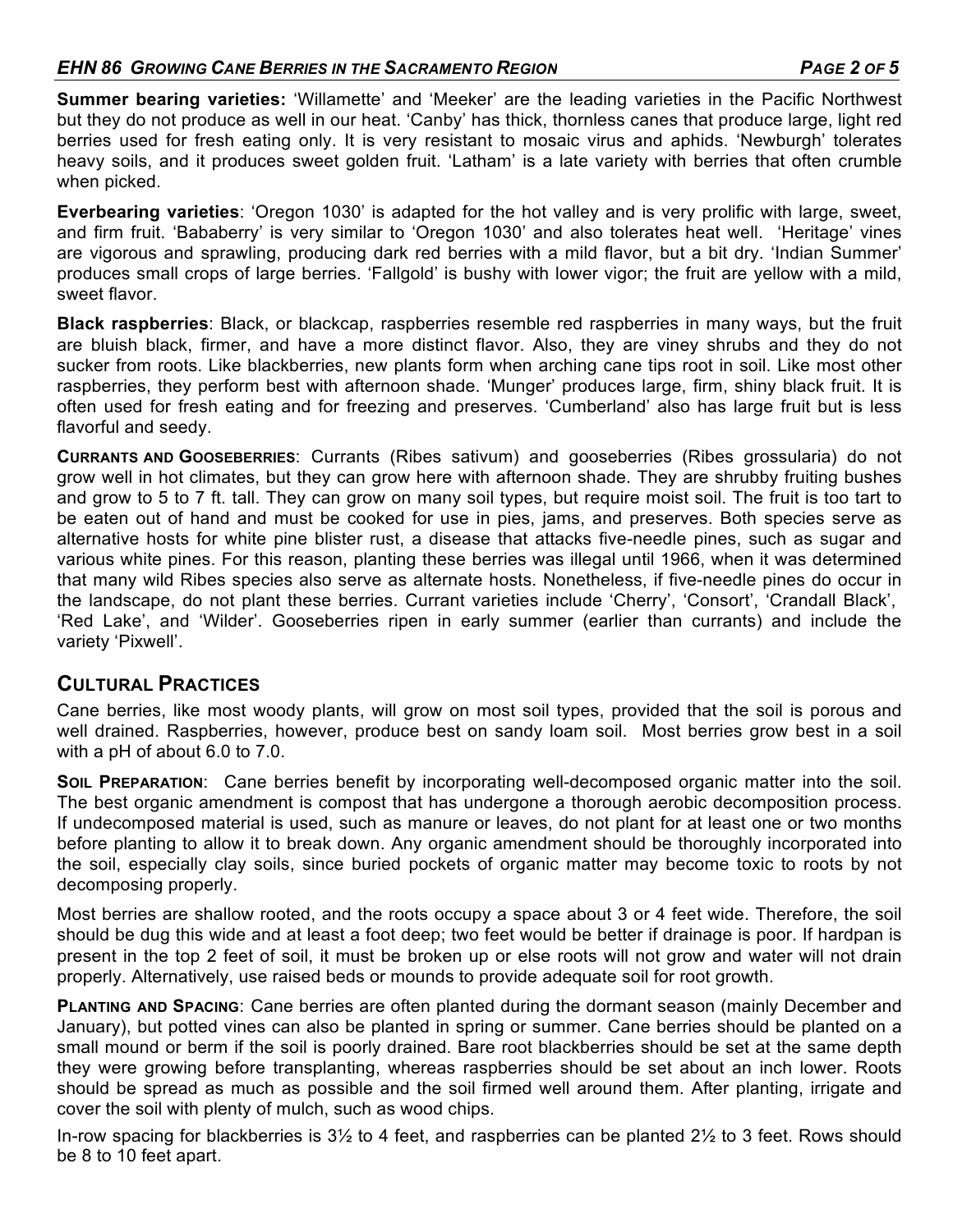#### *EHN 86 GROWING CANE BERRIES IN THE SACRAMENTO REGION PAGE 3 OF 5*

**FERTILIZING**: Berries do not require large amounts of fertilizer so observe first whether plants are growing and fruiting well. If fertilizer is needed, rake back mulch, spread fertilizer over the soil without incorporating it in, then replace mulch and water in well. As growth begins in early spring, fertilize raspberries and blackberries with a 20-20-20 formula at a rate of 4 to 6 pounds per 100 feet of row; this application can be split half in spring and half at bloom. Organic fertilizers such as blood meal, cottonseed meal, fish meal, and alfalfa meal can be applied instead of the above inorganic recommendations to any of the berries.

**WATERING**: Berries require moist but not wet soil. Water is critical during berry development through harvest, and during bud formation. Overhead watering is not recommended for raspberries because it promotes fruit rot and leaf diseases. Irrigate with soaker hoses, mini-sprinklers, or double drip lines (one line on either side of the plant under the leaf canopy) with numerous emitters spaced about 1 foot apart. The amount of water depends upon the type of soil, drainage, and weather, so frequent testing of soil moisture is recommended.

#### **TRELLISING AND PRUNING**

**TRELLISING**: Blackberries, boysenberries, and red raspberries require a trellis on which to tie or wrap the canes. End posts should be strong (4 to 6 inches), and the posts in between (if necessary) can be 2-inchby-2-inch grape stakes, spaced 20 feet apart. Strong galvanized wire (No. 10 or 12) should be used for durability.

Blackberries and boysenberries are commonly grown on a three-wire trellis, with the lowest wire about 2 feet above ground, the second wire at about 4 feet, and the top wire at about 6 feet.

Raspberries can be trellised in several ways. The most common support method is a three-wire trellis, in which a single top wire is placed  $4\frac{1}{2}$  feet above ground, and two detachable wires are placed  $2\frac{1}{2}$  feet above ground. The detachable wires are used to bring the newly grown canes into the row; they are placed on a hook or bent nail attached to either side of each post when the new canes have grown to a height of 3 to 4 feet (about early May). Alternatively, the wires could be placed on short crossarms and the new canes tucked in between them.

Another method is a four-wire trellis, which uses two wires on a crossarm at the top instead of one wire; new canes are tied to these wires in a V pattern. This method provides better separation of fruiting canes and protects new canes, which then grow up the middle.

**PRUNING**: Blackberries. After the summer harvest, the old canes that fruited are cut back to the ground. About 5 to 8 new canes are allowed to grow and all other new canes are cut back to the ground. In the winter the new canes are cut back to 5 to 6 feet long. They can then be spread out in a fan shape and tied to the trellis wires, wrapped to the top wire, or brought over the top wire and tied to the middle wire. The side branches (laterals) are cut back to 12 inches.

Raspberries. If the roots are not contained within a bordered area, use a hoe in early spring to cut canes that grow outside the vine row. After late spring harvest, remove the old fruiting canes, select and tie the strongest well-spaced new canes (8 to 12 per plant) to the trellis wires, and cut the remaining canes off at the ground.

Everbearing varieties bear mostly on current season's growth in the fall (from September thru November), so they are usually completely cut back to the ground each winter. If a small June crop is desired, the canes are instead cut below the autumn fruiting region rather than cutting the entire cane back to the ground.

Summer-bearing varieties bear fruit in June on over-wintered canes while new vegetative shoots grow from the ground to become the next year's fruiting canes. No canes are removed in winter (except for weak, broken, or damaged canes), instead, the canes can be shortened to 6 feet. All fruiting canes are cut back to the ground after harvest allowing new canes to grow.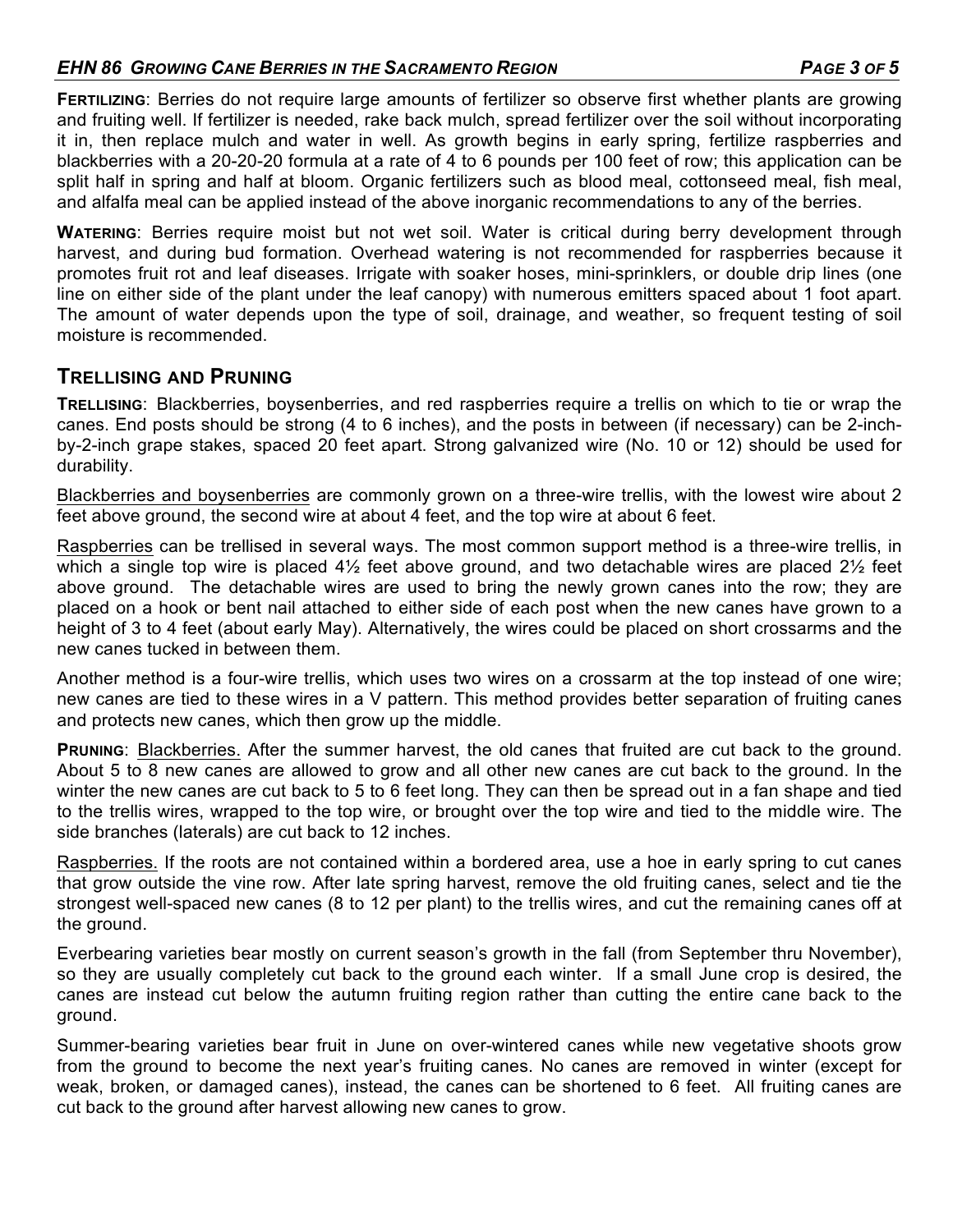Black raspberries bear fruit in June, after which the fruited canes are cut to the main stem. During the summer, 3 to 5 new canes are cut back to 2 to 3 feet to force lateral side shoots. During the winter, the laterals are cut back to 8 to 10 inches (5 to 8 buds), and any damaged or weak canes are removed.

# **PRUNING RASPBERRIES**



1. During spring and early summer, last year's growth is blooming and bearing fruit as new shoots emerge from the crown. You may remove all but 5 to 8 of the new shoots. Let them continue to grow on the ground.



2. After harvest in June or July, cut all of the bearing canes to the ground and tie 5 to 8 new canes to the wire.



- 3. Head back the new canes at a point a few inches above the wire to encourage lateral growth along the wire.
- 4. In winter, cut the laterals back to 18 inches. They will bear the next summer and continue the cycle.

- **FOR ADDITIONAL INFORMATION** • UC Integrated Pest Management Program, ipm.ucanr.edu Powdery Mildew on Fruits and Berries, Pest Note 7494 Spider Mites, Pest Note 7405 Spotted Wing Drosophila, Pest Note 74158
- UC IPM Pest Management Guidelines: Caneberries, UC ANR 3437, anrcatalog.ucanr.edu --Botrytis rot
	- --Verticillium wilt
	- --much more information about disease and insect pests affecting caneberries
- *California Master Gardener Handbook*, 2nd edition: UC ANR 3382, anrcatalog.ucanr.edu (\$)
- UCCE Master Gardeners of Sacramento County: sacmg.ucanr.edu
- Northwest Berry & Grape Information Network: berrygrape.org
- ATTRA "Organic Culture of Bramble Fruits": attra.ncat.org/attra-pub/bramble.html (\$)